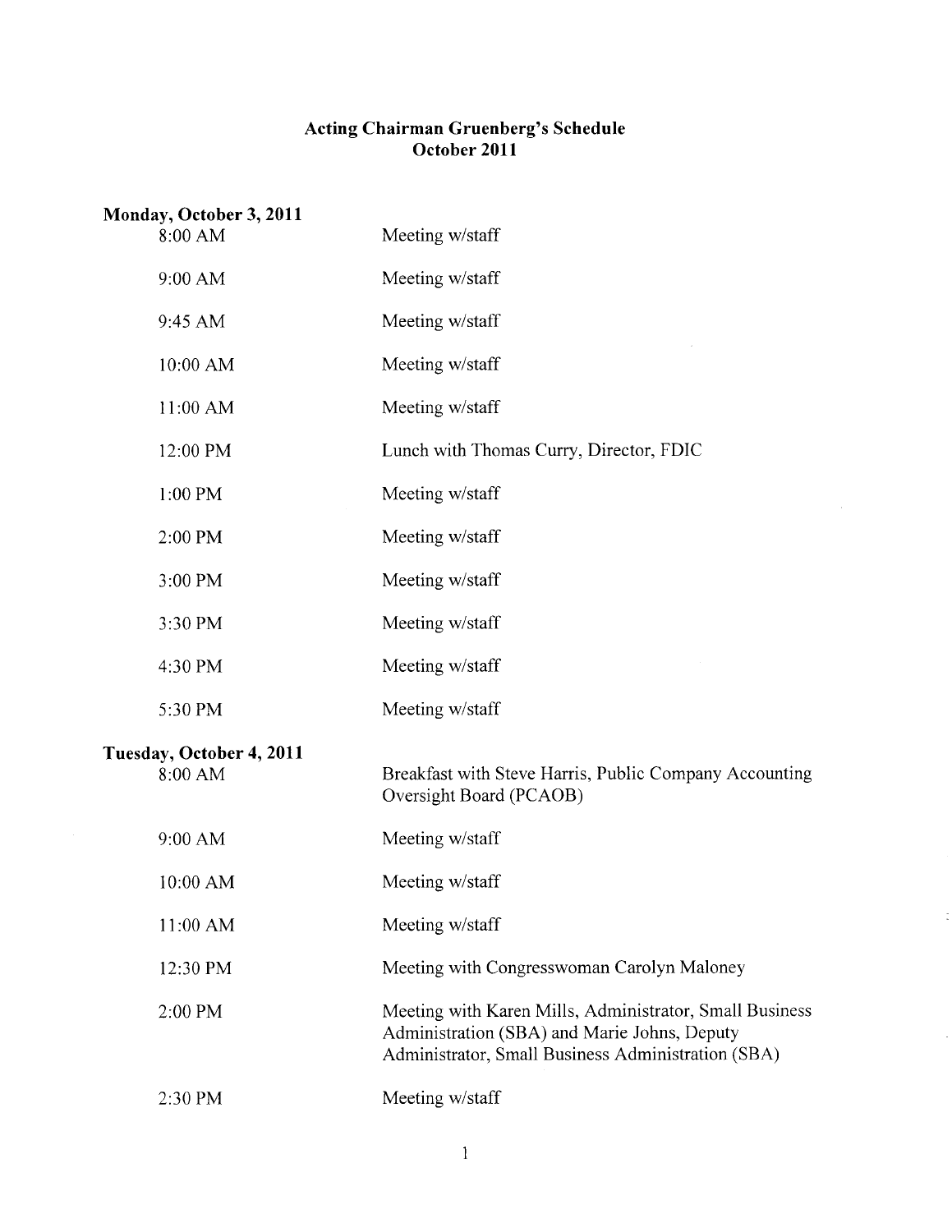| 3:30 PM                                      | Meeting w/staff                                                                                  |
|----------------------------------------------|--------------------------------------------------------------------------------------------------|
| 4:00 PM                                      | Meeting w/staff                                                                                  |
| 5:00 PM                                      | Meeting w/staff                                                                                  |
| <b>Wednesday, October 5, 2011</b><br>9:00 AM | Meeting w/staff                                                                                  |
| 10:00 AM                                     | Meeting w/staff                                                                                  |
| 10:30 AM                                     | Financial Services Forum Remarks, Willard Hotel,<br>1401 Pa. Avenue, NW, Washington, DC          |
| 12:30 PM                                     | Meeting with Joe Jiampietro and Scott Romanoff,<br>Risk Management, Goldman Sachs                |
| 1:30 PM                                      | Meeting w/staff                                                                                  |
| 2:30 PM                                      | Meeting w/staff                                                                                  |
| 3:30 PM                                      | Meeting w/staff                                                                                  |
| 4:30 PM                                      | Meeting w/staff                                                                                  |
| Thursday, October 6, 2011<br>8:00 AM         | Meeting w/staff                                                                                  |
| 10:00 AM                                     | Meeting w/staff                                                                                  |
| 11:15 AM                                     | Meeting w/staff                                                                                  |
| 12:15 PM                                     | Lunch with Dan Tarullo, Governor, FRB and<br>John Walsh, Acting Comptroller of the Currency, OCC |
| 2:00 PM                                      | Meeting w/staff                                                                                  |
| 3:00 PM                                      | Meeting w/staff                                                                                  |
| 3:30 PM                                      | Meeting w/staff                                                                                  |
| 4:00 PM                                      | Meeting w/staff                                                                                  |
| 5:00 PM                                      | Meeting with Steve Steinour, Huntington Bancshares<br>Incorporated                               |

 $\mathbf{r}$ 

 $\bar{\gamma}$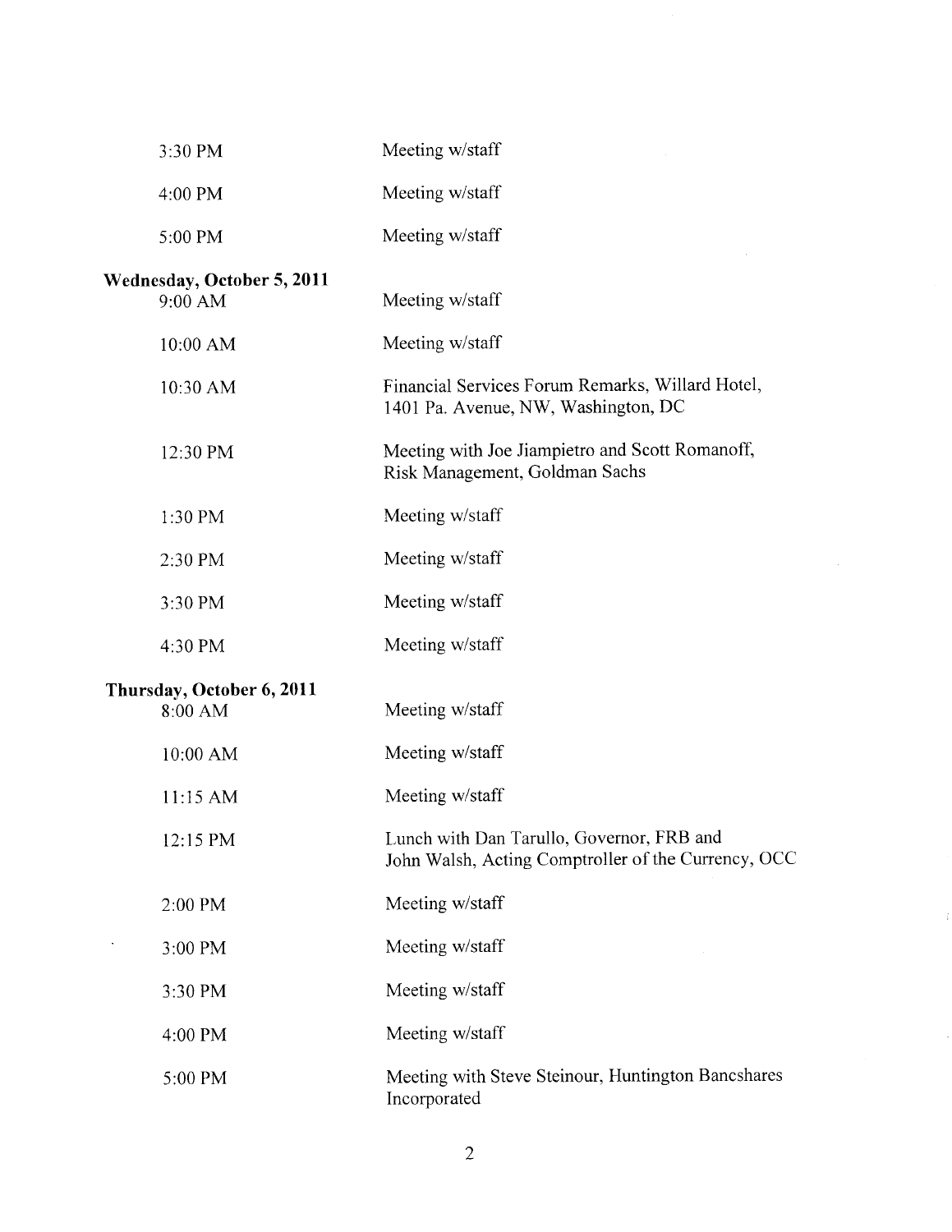| Friday, October 7, 2011<br>9:30 AM      | Meeting w/staff                                                                                                                                       |
|-----------------------------------------|-------------------------------------------------------------------------------------------------------------------------------------------------------|
| 10:30 AM                                | Meeting w/staff                                                                                                                                       |
| 12:00 PM                                | Luncheon with Pennsylvania State Bankers                                                                                                              |
| 1:30 PM                                 | Meeting w/staff                                                                                                                                       |
| 2:00 PM                                 | Meeting w/staff                                                                                                                                       |
| 3:00 PM                                 | Meeting w/staff                                                                                                                                       |
| 3:30 PM                                 | Meeting w/staff                                                                                                                                       |
| 4:30 PM                                 | Meeting w/staff                                                                                                                                       |
| 5:00 PM                                 | Meeting w/staff                                                                                                                                       |
| Monday, October 10, 2011                | Columbus Day                                                                                                                                          |
| Tuesday, October 11, 2011<br>10:00 AM   | FDIC Board Meeting                                                                                                                                    |
| 12:00 PM                                | Meeting w/staff                                                                                                                                       |
| 1:15 PM                                 | FSOC Principals Meeting, U.S. Treasury                                                                                                                |
| 3:30 PM                                 | Meeting with Jerry Hawke, Arnold and Porter and<br><b>Federated Investors</b>                                                                         |
| 4:30 PM                                 | Meeting w/staff                                                                                                                                       |
| Wednesday, October 12, 2011<br>10:00 AM | Meeting w/staff                                                                                                                                       |
| 12:00 PM                                | Lunch with Steve Bartlett, President and CEO,<br>Financial Services Roundtable,<br>Richard Whiting, General Counsel, Financial Services<br>Roundtable |
| $1:00$ PM                               | Meeting w/staff                                                                                                                                       |
| 3:00 PM                                 | Meeting w/staff                                                                                                                                       |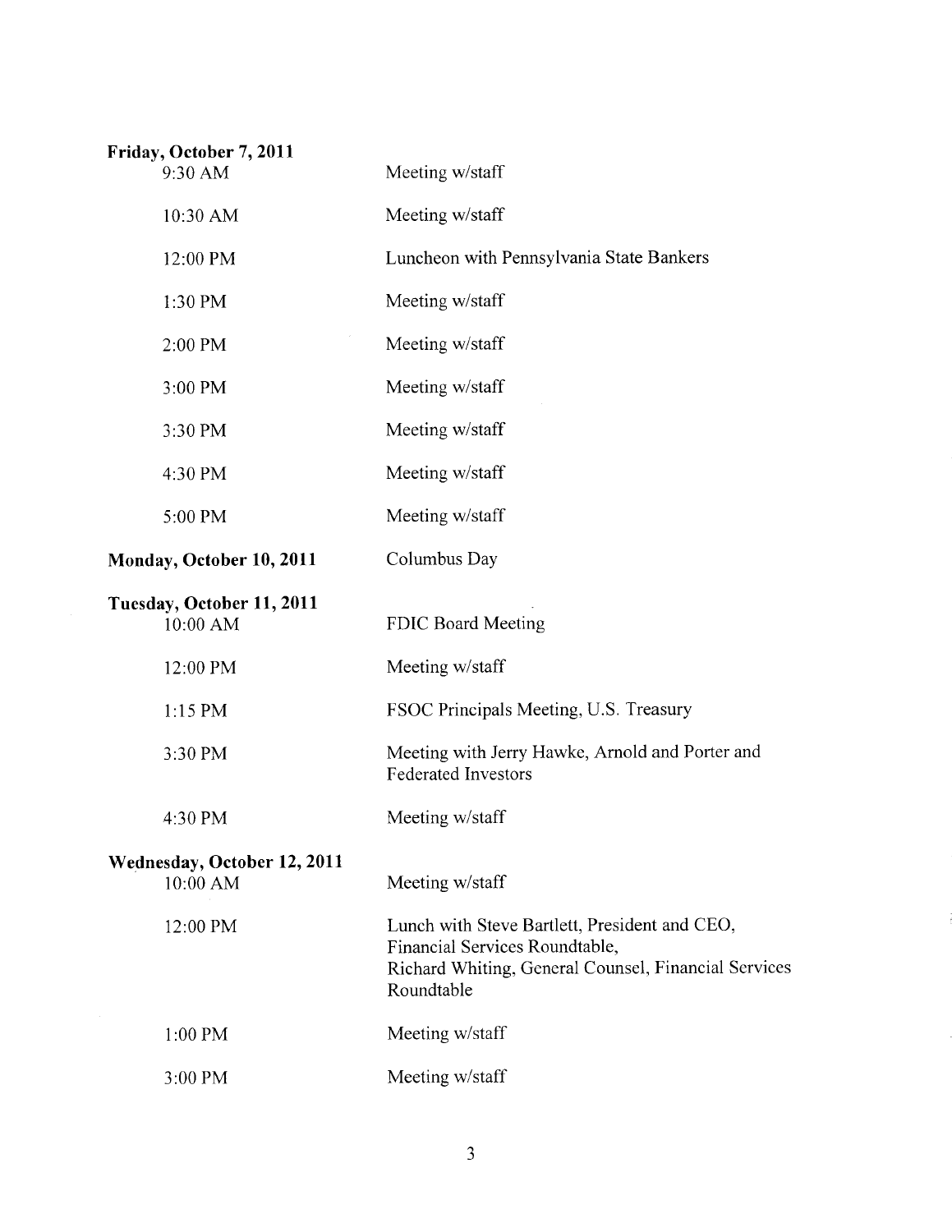| 3:30 PM                               | Meeting w/staff                                                                                       |
|---------------------------------------|-------------------------------------------------------------------------------------------------------|
| 4:00 PM                               | Meeting w/staff                                                                                       |
| 5:00 PM                               | Meeting w/staff                                                                                       |
| Thursday, October 13, 2011<br>8:00 AM | Breakfast with Steve Harris, Public Company Accounting<br>Oversight Board (PCAOB)                     |
| 9:30 AM                               | Meeting w/staff                                                                                       |
| 10:00 AM                              | Meeting w/staff                                                                                       |
| 11:00 AM                              | Meeting w/staff                                                                                       |
| 12:00 PM                              | Meeting w/staff                                                                                       |
| 1:30 PM                               | Meeting w/staff                                                                                       |
| 2:00 PM                               | Meeting w/staff                                                                                       |
| 2:30 PM                               | Meeting w/staff                                                                                       |
| 4:00 PM                               | Meeting with Masanori Tanabe, Governor, and<br>Wataru Kikuchi, Deposit Insurance Corporation of Japan |
| 5:00 PM                               | Kim Wallace Farewell, U.S. Treasury                                                                   |
| 6:00 PM                               | Meeting w/staff                                                                                       |
| Friday, October 14, 2011<br>8:30 AM   | Meeting w/staff                                                                                       |
| 9:00 AM                               | Meeting w/staff                                                                                       |
| 9:30 AM                               | Meeting w/staff                                                                                       |
| 11:00 AM                              | Meeting with Congressman Barney Frank                                                                 |
| 12:00 PM                              | Lunch with Don Terry, Center for Financial Inclusion<br>at Accion International                       |
| 1:15 PM                               | Meeting w/staff                                                                                       |
| 1:30 PM                               | Meeting w/staff                                                                                       |

 $\ddot{\mathrm{i}}$ 

 $\bar{\gamma}$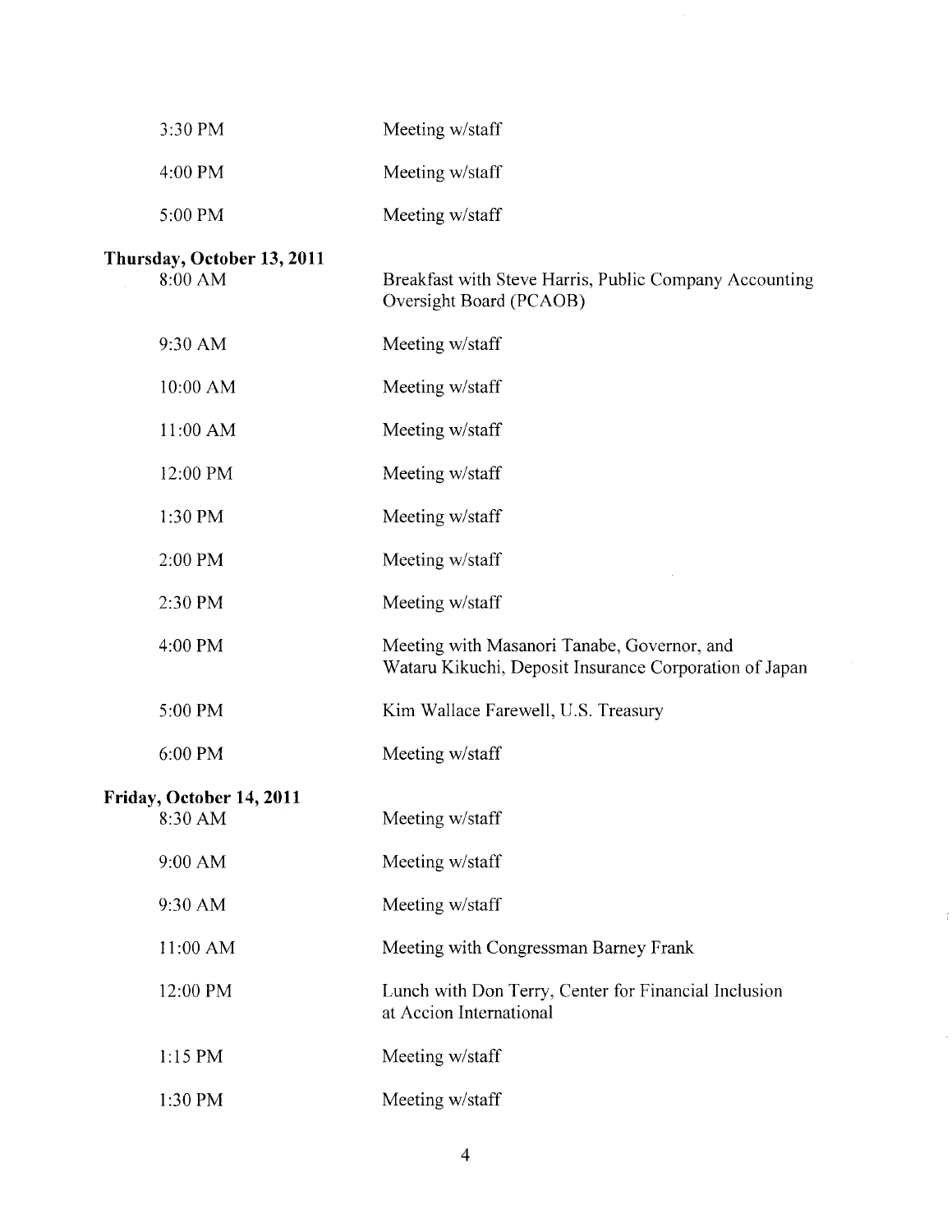| 2:00 PM                             | Meeting w/staff                                                                                                                                 |
|-------------------------------------|-------------------------------------------------------------------------------------------------------------------------------------------------|
| 2:30 PM                             | Meeting w/staff                                                                                                                                 |
| 4:30 PM                             | Meeting w/staff                                                                                                                                 |
| 5:30 PM                             | Meeting w/staff                                                                                                                                 |
| Monday, October 17, 2011<br>9:00 AM | Meeting w/staff                                                                                                                                 |
| 10:00 AM                            | Meeting w/staff                                                                                                                                 |
| 11:30 AM                            | Meeting with Secretary Geithner, Treasury                                                                                                       |
| 12:30 PM                            | Travel to Warsaw, Poland for 10 <sup>th</sup> IADI Annual Meeting<br>and Annual Conference and to Chair the Executive<br><b>Council Meeting</b> |
| Tuesday, October 18, 2011           | Warsaw, Poland                                                                                                                                  |
| <b>Wednesday, October 19, 2011</b>  | Speech to Executive Council at Annual General Meeting,<br>Warsaw, Poland                                                                        |
| Thursday, October 20, 2011          | Warsaw, Poland                                                                                                                                  |
| Friday, October 21, 2001<br>3:45 PM | Return from Warsaw, Poland                                                                                                                      |
| 6:00 PM                             | Meeting w/staff                                                                                                                                 |
| Monday, October 24, 2011<br>8:00 AM | Breakfast with Mary Miller, Undersecretary for<br>Financial Markets, U.S. Treasury                                                              |
| 9:15 AM                             | Meeting w/staff                                                                                                                                 |
| 10:00 AM                            | Meeting w/staff                                                                                                                                 |
| 12:00 PM                            | Meeting w/staff                                                                                                                                 |
| 12:30 PM                            | Meeting w/staff                                                                                                                                 |
| $1:00 \; \mathrm{PM}$               | Meeting w/staff                                                                                                                                 |

 $\label{eq:2.1} \frac{1}{\sqrt{2}}\int_{0}^{\infty}\frac{1}{\sqrt{2\pi}}\left(\frac{1}{\sqrt{2\pi}}\right)^{2}d\mu_{\rm{max}}\left(\frac{1}{\sqrt{2\pi}}\right).$ 

J.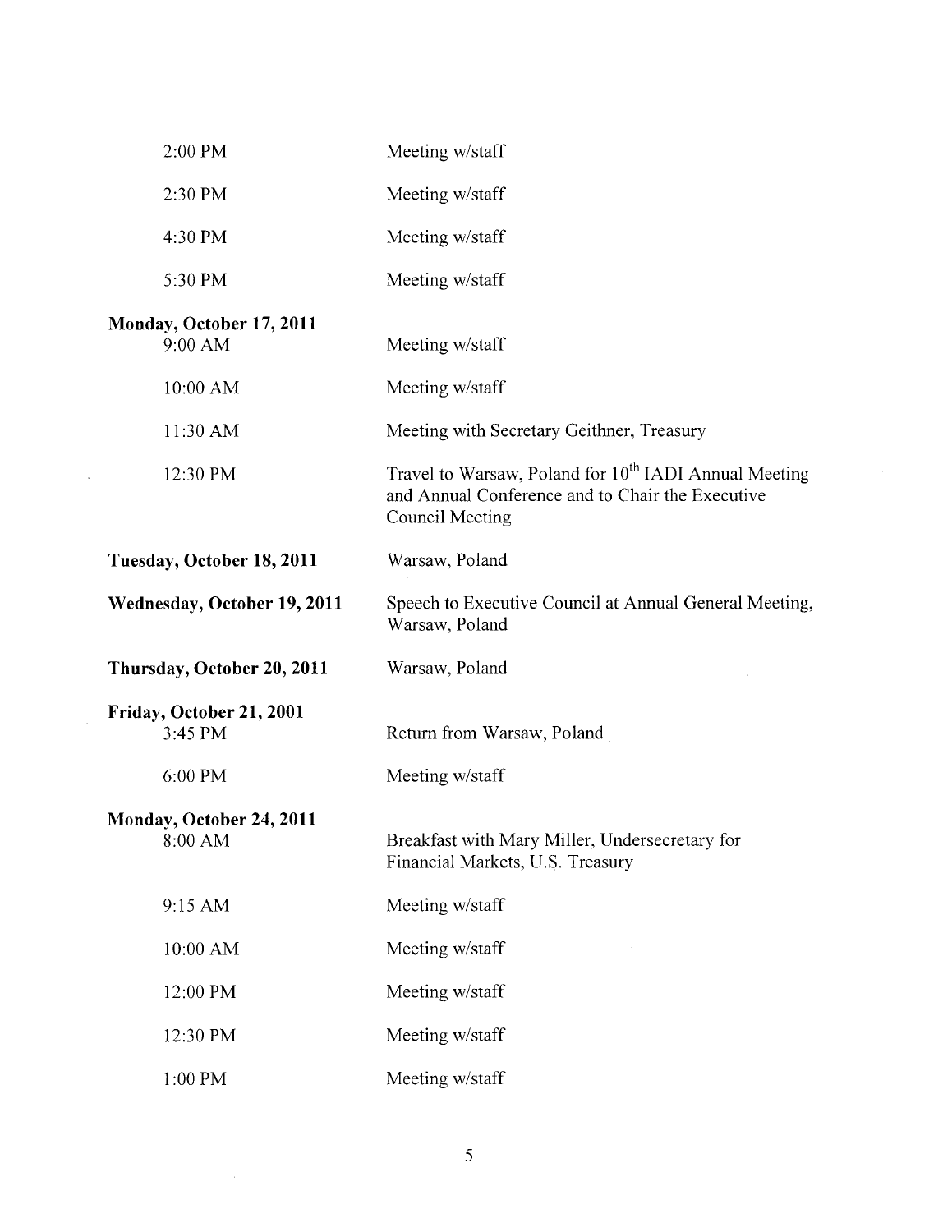| 2:00 PM                                       | Meeting w/staff                                                                    |
|-----------------------------------------------|------------------------------------------------------------------------------------|
| 2:30 PM                                       | Speech to American Bankers Association,<br>San Antonio, Texas                      |
| Tuesday, October 25, 2011<br>5:20 PM          | Return from San Antonio, Texas                                                     |
| <b>Wednesday, October 26, 2011</b><br>8:30 AM | Meeting with New Commissioners from Conference of<br><b>State Bank Supervisors</b> |
| 10:00 AM                                      | Meeting w/staff                                                                    |
| 11:00 AM                                      | Meeting with Thomas Curry, Director, FDIC                                          |
| 12:00 PM                                      | Meeting with Peter Weinberg, Perella Weinberg                                      |
| 1:30 PM                                       | Meeting w/staff                                                                    |
| 2:00 PM                                       | Meeting w/staff                                                                    |
| 3:00 PM                                       | Meeting with Martha Solt, National Treasury Employees<br>Union                     |
| 3:30 PM                                       | Meeting w/staff                                                                    |
| 4:30 PM                                       | Meeting w/staff                                                                    |
| 5:30 PM                                       | Meeting w/staff                                                                    |
| Thursday, October 27, 2011<br>8:30 AM         | Meeting w/staff                                                                    |
| 9:00 AM                                       | Meeting w/staff                                                                    |
| 9:30 AM                                       | Meeting w/staff                                                                    |
| 10:00 AM                                      | Meeting w/staff                                                                    |
| 10:30 AM                                      | Meeting w/staff                                                                    |
| 11:00 AM                                      | Meeting w/staff                                                                    |
| 1:00 PM                                       | Meeting w/staff                                                                    |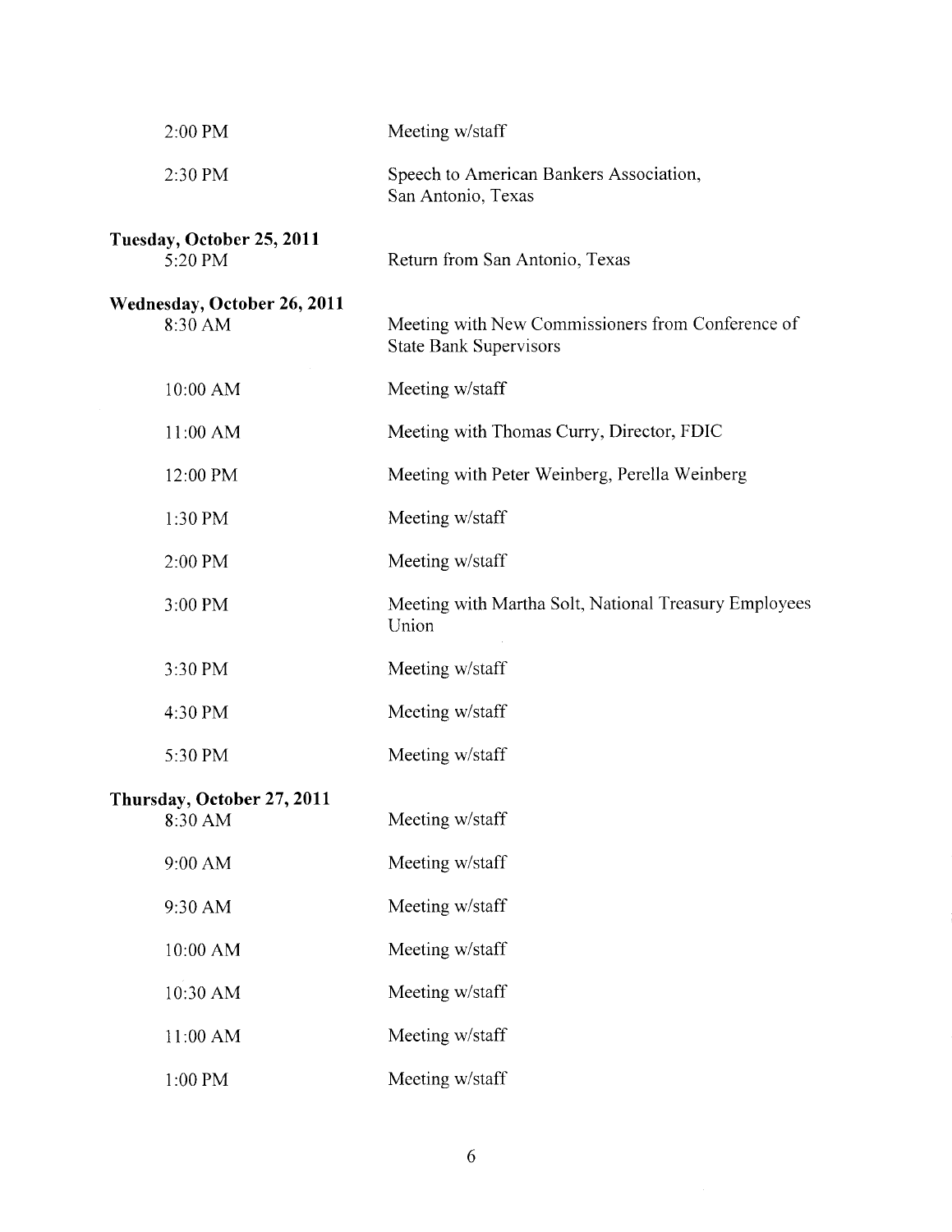| Monday, October 31, 2011 | Out of the office |
|--------------------------|-------------------|
| Friday, October 28, 2011 | Out of the office |
| $6:00$ PM                | Meeting w/staff   |
| 5:30 PM                  | Meeting w/staff   |
| 5:00 PM                  | Meeting w/staff   |
| 4:30 PM                  | Meeting w/staff   |
| $4:00$ PM                | Meeting w/staff   |
| 3:00 PM                  | Meeting w/staff   |
| 2:00 PM                  | Meeting w/staff   |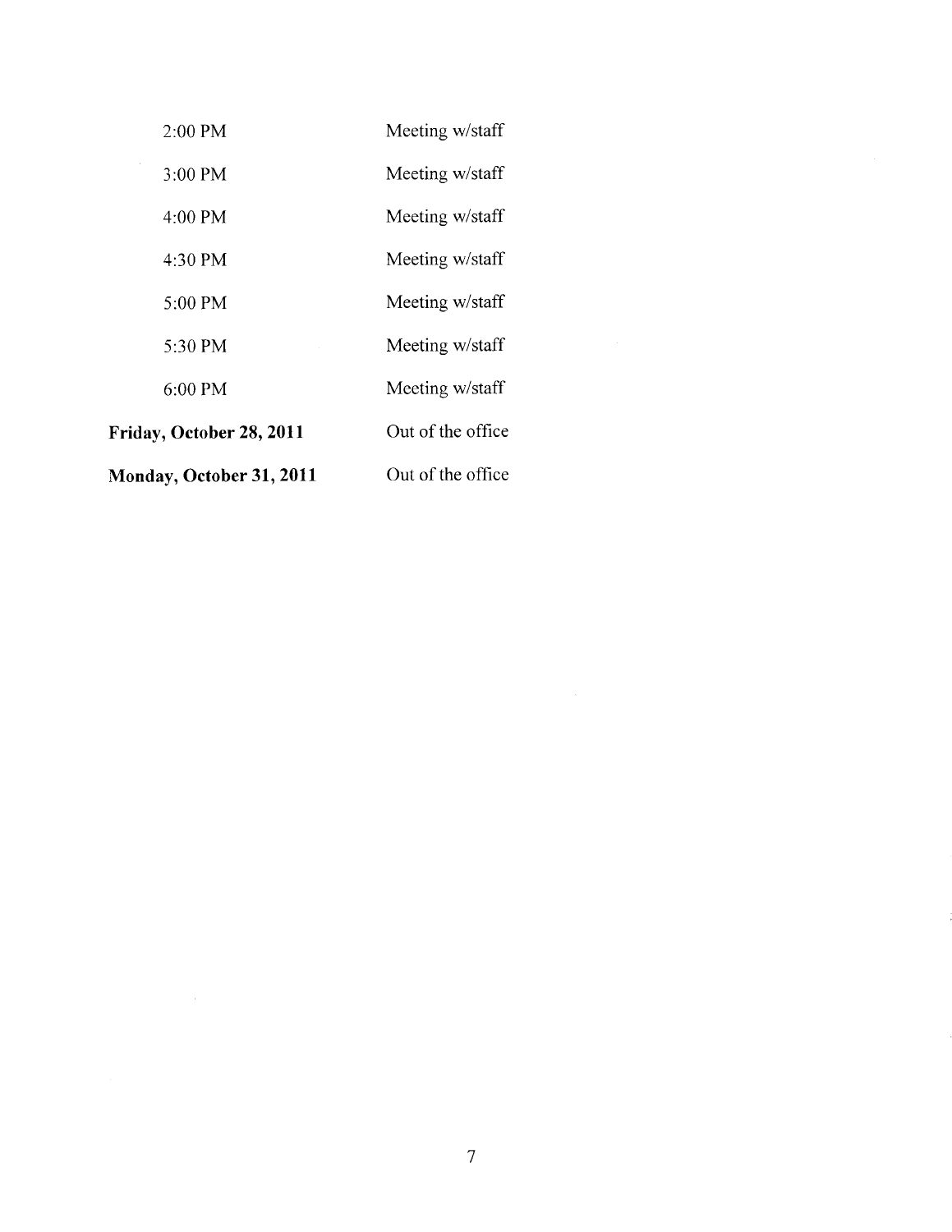## **Acting Chairman Gruenberg's Schedule November 2011**

| Tuesday, November 1, 2011              |                                                                                  |
|----------------------------------------|----------------------------------------------------------------------------------|
| 8:30 AM                                | Breakfast with Jonathan Davidson,<br>Senator Bennett's office                    |
| 9:30 AM                                | Meeting w/staff                                                                  |
| 10:30 AM                               | Meeting w/staff                                                                  |
| 11:30 AM                               | Meeting w/staff                                                                  |
| 12:00 PM                               | Lunch with Thomas Hoenig, FDIC Vice Chairman<br>Nominee                          |
| 1:00 PM                                | Meeting with John Bowman, Acting Director,<br>Office of Thrift Supervision (OTS) |
| 1:30 PM                                | Meeting w/staff                                                                  |
| 2:30 PM                                | Meeting w/staff                                                                  |
| 3:30 PM                                | Meeting w/staff                                                                  |
| 4:30 PM                                | Meeting w/staff                                                                  |
| 5:00 PM                                | Meeting w/staff                                                                  |
| 5:30 PM                                | Meeting w/staff                                                                  |
| Wednesday, November 2, 2011<br>9:30 AM | Meeting w/staff                                                                  |
| 10:30 AM                               | Meeting w/staff                                                                  |
| 11:00 AM                               | Meeting w/staff                                                                  |
| 12:00 PM                               | Meeting w/staff                                                                  |
| 1:00 PM                                | Meeting with Independent Bankers of Texas (IBAT)                                 |
| 2:00 PM                                | Interagency Meeting with FDIC, OCC and FRB                                       |
| 3:30 PM                                | Meeting with Thomas Curry, Director, FDIC                                        |

 $\mathcal{A}^{\mathcal{A}}$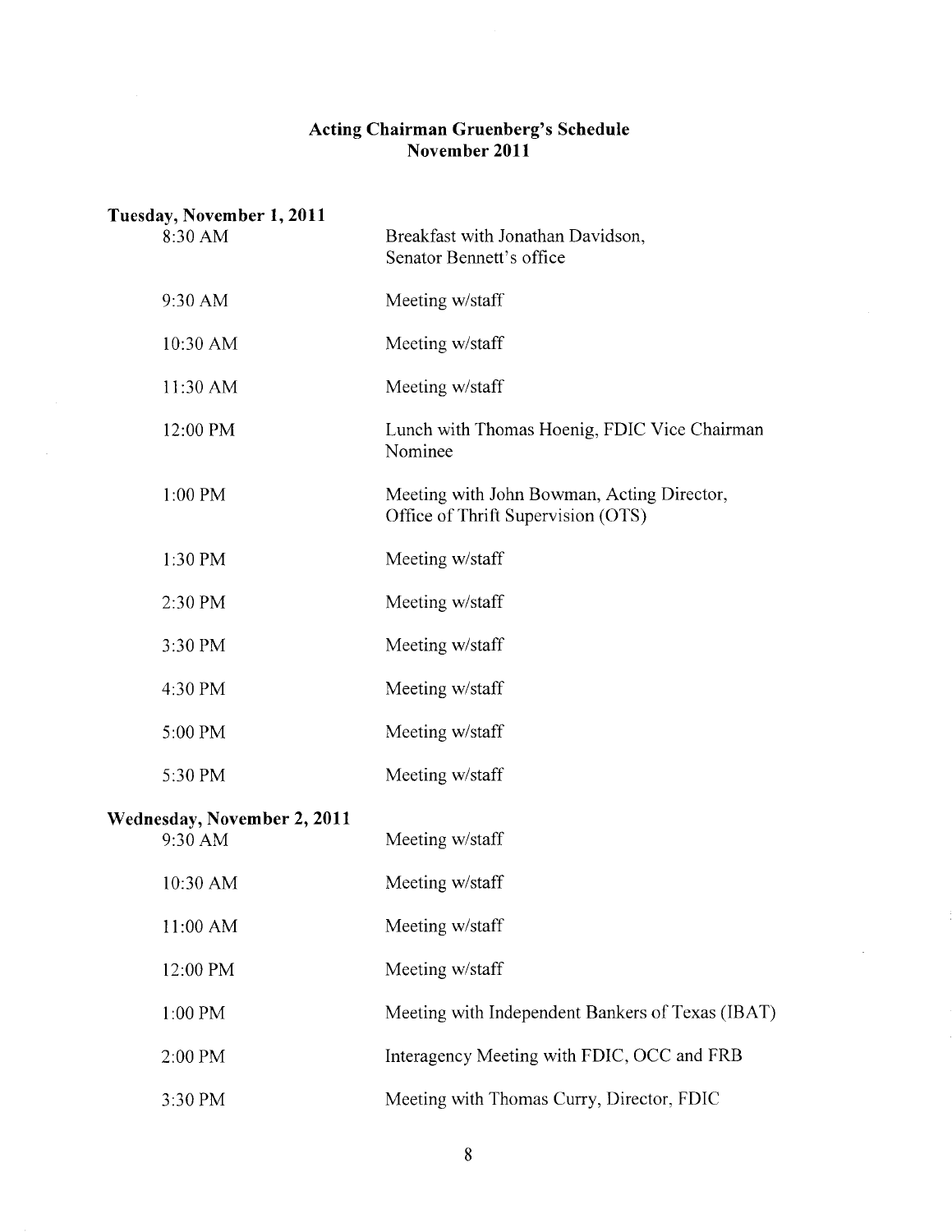| 4:00 PM                                     | Meeting w/staff                                                               |
|---------------------------------------------|-------------------------------------------------------------------------------|
| 4:30 PM                                     | Meeting w/staff                                                               |
| 5:30 PM                                     | Meeting w/staff                                                               |
| 6:40 PM                                     | Remarks at the FDIC Corporate Employee Program<br>Recruitment Reception       |
| Thursday, November 3, 2011<br>9:00 AM       | Meeting w/staff                                                               |
| 10:00 AM                                    | Meeting w/staff                                                               |
| 11:00 AM                                    | Meeting w/staff                                                               |
| 1:00 PM                                     | Interagency Meeting with OCC and FRB                                          |
| 3:00 PM                                     | Meeting w/staff                                                               |
| 3:30 PM                                     | Meeting w/staff                                                               |
| 4:00 PM                                     | Meeting w/staff                                                               |
| 5:00 PM                                     | Meeting w/staff                                                               |
| 5:45 PM                                     | Meeting with Cass Sunstein, Administrator,<br>Office of Management and Budget |
| 6:00 PM                                     | Welcome Reception for FDIC Advisory Committee on<br><b>Community Banking</b>  |
| Friday, November 4, 2011<br>8:30 AM-3:00 PM | FDIC Advisory Committee Meeting on Community<br>Banking                       |
| 3:30 PM                                     | Meeting w/staff                                                               |
| 4:30 PM                                     | Meeting w/staff                                                               |
| 5:00 PM                                     | Meeting w/staff                                                               |
| Monday, November 7, 2011<br>9:00 AM         | Meeting w/staff                                                               |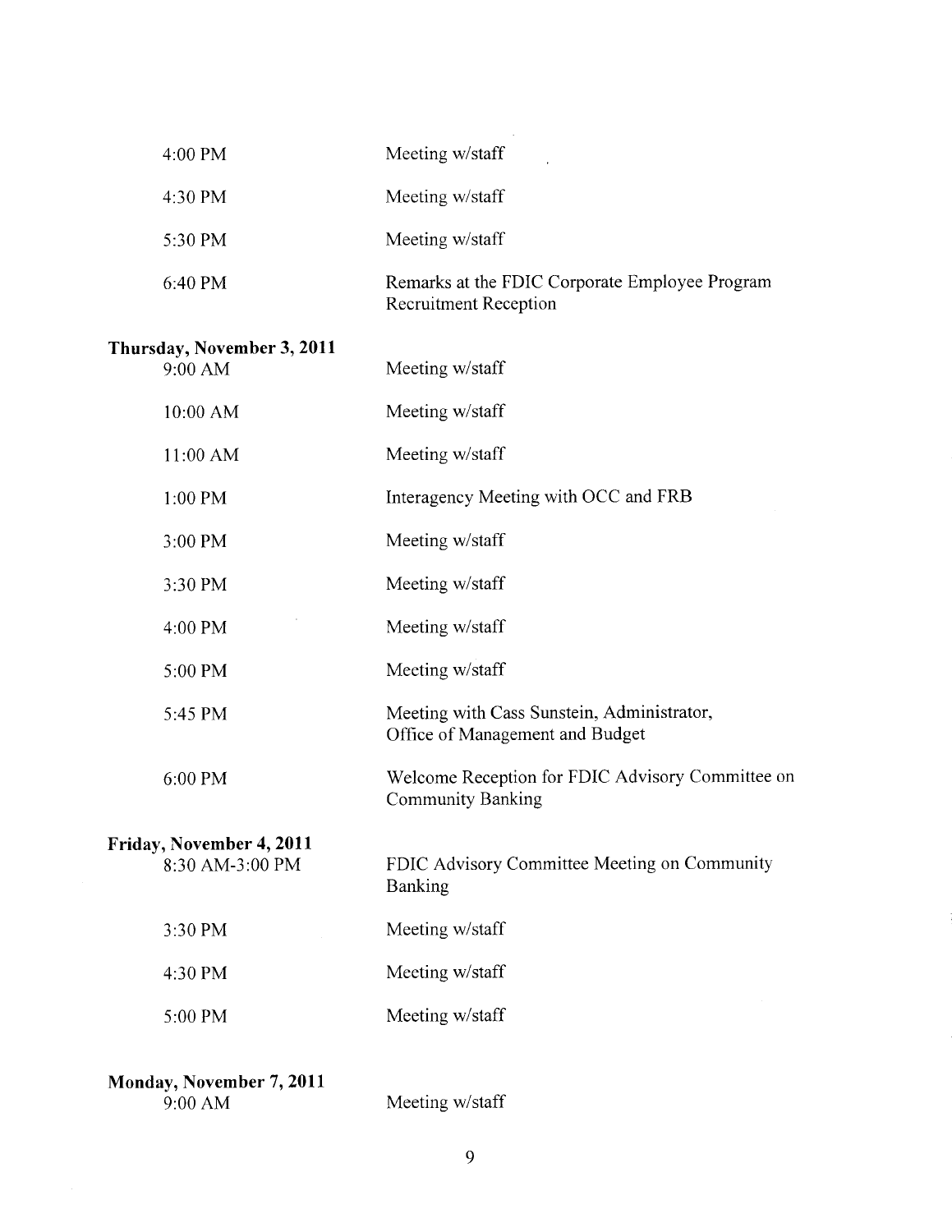| 9:30 AM                               | Meeting w/staff                                                                                 |
|---------------------------------------|-------------------------------------------------------------------------------------------------|
| 10:00 AM                              | Meeting w/staff                                                                                 |
| 11:00 AM                              | Meeting w/staff                                                                                 |
| 12:00 PM                              | Lunch with Frank Keating, President and CEO,<br>American Bankers Association                    |
| 2:00 PM                               | Meeting w/staff                                                                                 |
| 3:00 PM                               | Meeting w/staff                                                                                 |
| 3:30 PM                               | Meeting w/staff                                                                                 |
| 4:30 PM                               | Meeting w/staff                                                                                 |
| 5:30 PM                               | Meeting w/staff                                                                                 |
| <b>Tuesday, November 8</b><br>9:00 AM | Meeting w/staff                                                                                 |
| 10:00 AM                              | FDIC Board of Directors Meeting                                                                 |
| 11:00 AM                              | Meeting w/staff                                                                                 |
| 12:30 PM                              | Meeting w/staff                                                                                 |
| 1:30 PM                               | Meeting with Hector Sants, Andrew Bailey, and<br>Kerry Wyatt, UK Financial Services Authority   |
| 2:45 PM                               | Meeting w/staff                                                                                 |
| 3:30 PM                               | Meeting w/staff                                                                                 |
| 4:30 PM                               | Meeting w/staff                                                                                 |
| 5:00 PM                               | Meeting w/staff                                                                                 |
| Wednesday, November 9<br>9:30 AM      | Keynote Remarks at the Regulatory Data Workshop,<br>Office of Financial Research, U.S. Treasury |
| 10:30 AM                              | Meeting w/staff                                                                                 |
|                                       |                                                                                                 |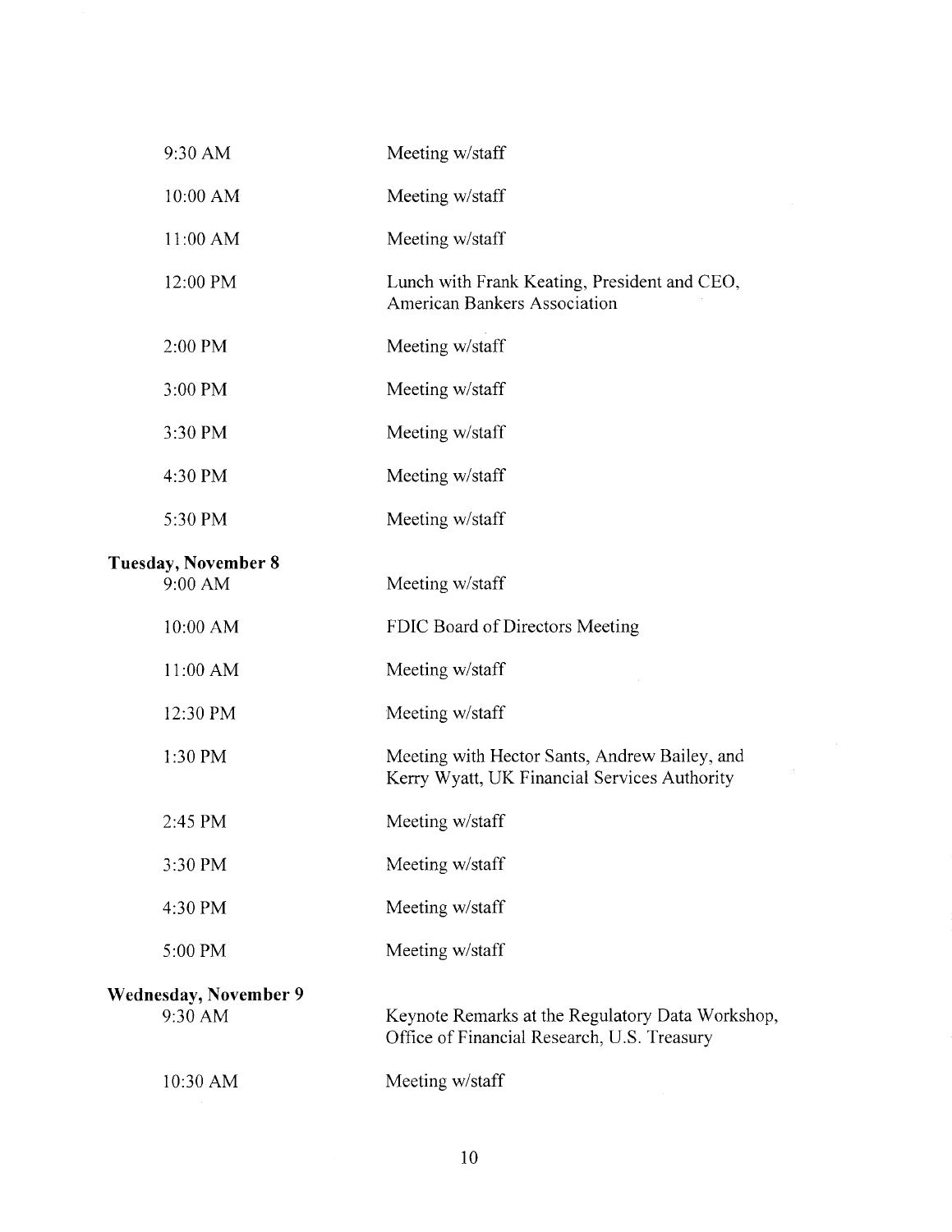| 11:30 AM                                                      | Meeting with Kell Kelly, President and CEO,<br>Spirit Bank, Oklahoma                                                    |
|---------------------------------------------------------------|-------------------------------------------------------------------------------------------------------------------------|
| 12:00 PM                                                      | Meeting w/staff                                                                                                         |
| 3:30 PM                                                       | Meeting w/staff                                                                                                         |
| 4:00 PM                                                       | Meeting w/staff                                                                                                         |
| 5:30 PM                                                       | Meeting w/staff                                                                                                         |
| Thursday, November 10, 2011<br>8:00 AM                        | Depart Union Station for New York                                                                                       |
| 12:00 PM                                                      | Keynote Address: The Clearing House Association's<br>Inaugural Annual Business Meeting and Conference,<br>New York City |
| 3:00 PM                                                       | Return to Washington, DC                                                                                                |
| Friday, November 11, 2011<br><b>Veteran's Day</b><br>11:00 AM | Conference Call with FSOC Principals $+1$                                                                               |
| Monday, November 14, 2011<br>9:00 AM                          | Meeting w/staff                                                                                                         |
| 10:00 AM                                                      | Meeting w/staff                                                                                                         |
| 11:00 AM                                                      | Meeting w/staff                                                                                                         |
| 12:00 PM                                                      | Lunch with Lael Brainard, Undersecretary for<br>International Affairs, U.S. Treasury                                    |
| 1:30 PM                                                       | Meeting w/staff                                                                                                         |
| 2:00 PM                                                       | Meeting w/staff                                                                                                         |
| 3:00 PM                                                       | Meeting w/staff                                                                                                         |
| 3:30 PM                                                       | Meeting w/staff                                                                                                         |
| 5:00 PM                                                       | Meeting w/staff                                                                                                         |
| Tuesday, November 15, 2011                                    |                                                                                                                         |

**Tuesday, November 15,**<br>8:30 AM

Breakfast with John Dugan, Partner with Covington and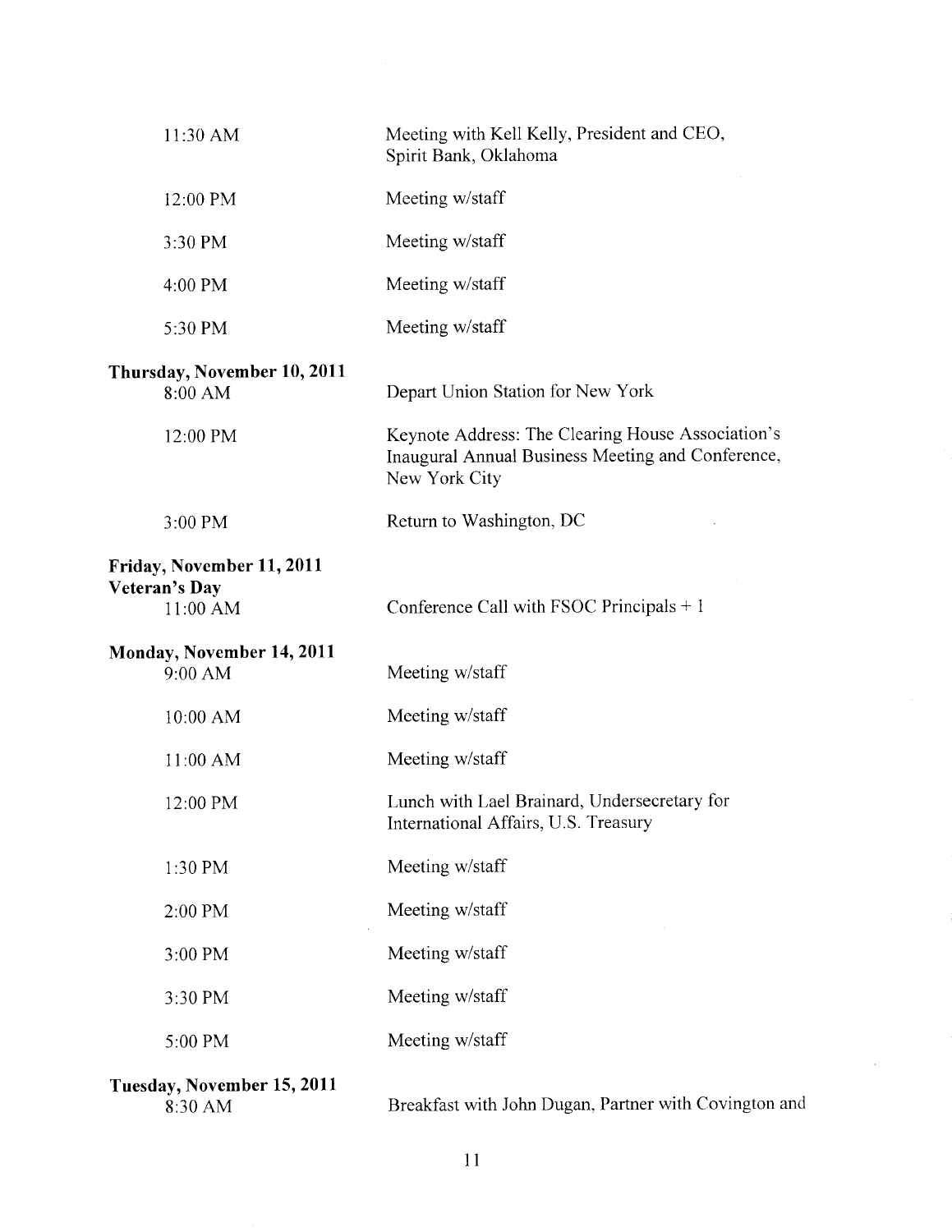Burling, LLP

 $\frac{1}{2}$ 

| 9:45 AM                                        | Telephone Interview with the Washington Post                                                                                                  |
|------------------------------------------------|-----------------------------------------------------------------------------------------------------------------------------------------------|
| 10:45 AM                                       | Meeting w/staff                                                                                                                               |
| 11:00 AM                                       | Meeting w/staff                                                                                                                               |
| 12:00 PM                                       | Lunch with John Ryan and Michael Stevens,<br>Conference of State Bank Supervisors                                                             |
| 1:30 PM                                        | Meeting with Ken Chenault, Chairman and CEO,<br>American Express and Tom Anderson, Senior Vice<br>President, Global Banking, American Express |
| 3:00 PM                                        | Meeting w/staff                                                                                                                               |
| 4:15 PM                                        | Meeting w/staff                                                                                                                               |
| 5:30 PM                                        | Meeting w/staff                                                                                                                               |
| <b>Wednesday, November 16, 2011</b><br>8:30 AM | The Partnership for Public Service Awards Breakfast                                                                                           |
| 10:30 AM                                       | Meeting w/staff                                                                                                                               |
| 11:30 AM                                       | Meeting with Secretary Geithner, U.S. Treasury                                                                                                |
| 1:00 PM                                        | Meeting w/staff                                                                                                                               |
| 3:30 PM                                        | Meeting w/staff                                                                                                                               |
| 4:00 PM                                        | Meeting with Thomas Curry, Director, FDIC                                                                                                     |
| 5:15 PM                                        | Meeting w/staff                                                                                                                               |
| Thursday, November 17, 2011<br>8:00 AM         | Meeting w/staff                                                                                                                               |
| 9:00 AM                                        | Meeting w/staff                                                                                                                               |
| 10:00 AM                                       | Interview with Tom Fox, Partnership for Public<br>Service                                                                                     |
| 10:30 AM                                       | Meeting w/staff                                                                                                                               |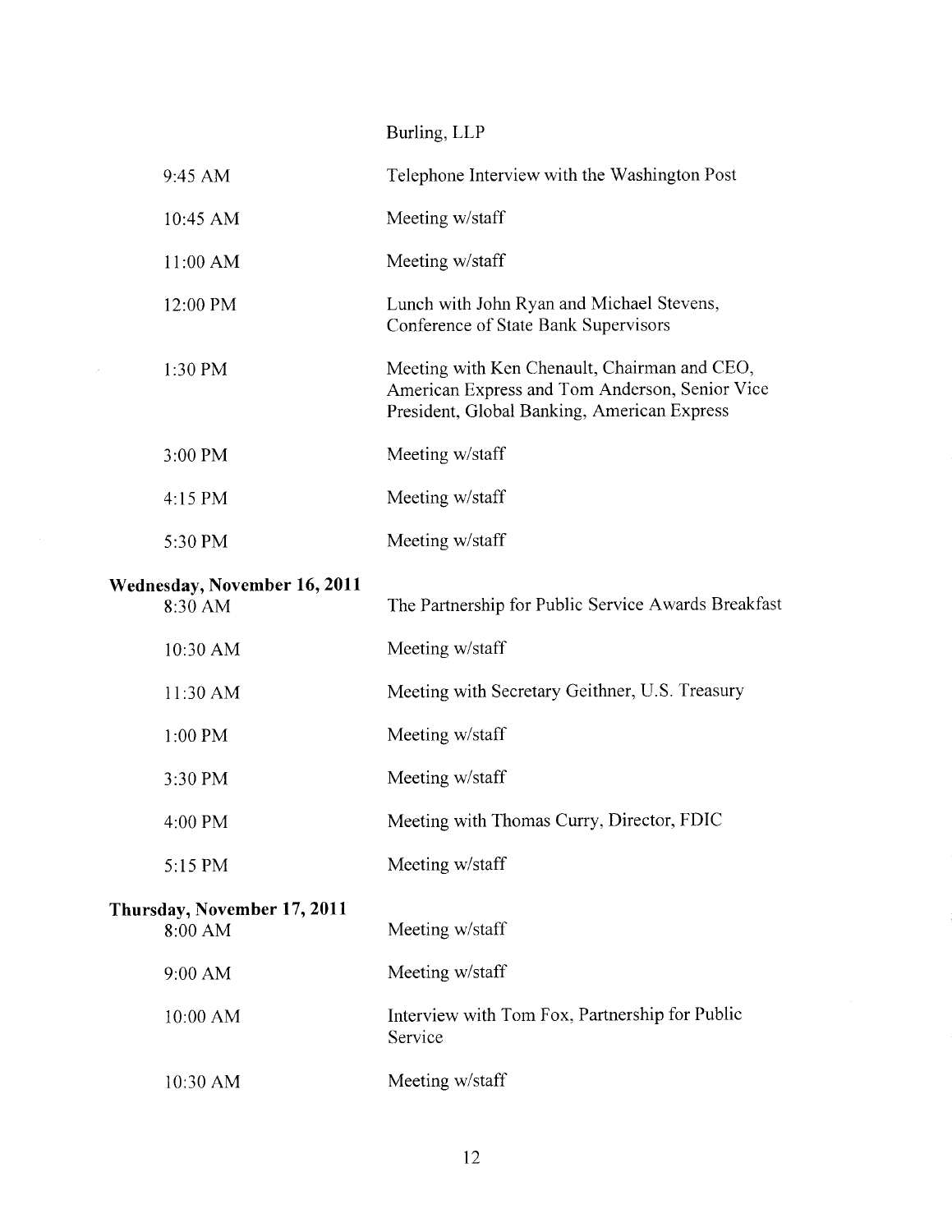| 11:00 AM                             | Meeting w/staff                                                                                                                                                 |
|--------------------------------------|-----------------------------------------------------------------------------------------------------------------------------------------------------------------|
| 12:00 PM                             | Meeting w/staff                                                                                                                                                 |
| 12:30 PM                             | Meeting w/staff                                                                                                                                                 |
| $1:15$ PM                            | Meeting w/staff                                                                                                                                                 |
| 2:15 PM                              | Meeting w/staff                                                                                                                                                 |
| 3:30 PM                              | Meeting w/staff                                                                                                                                                 |
| 4:30 PM                              | Meeting w/staff                                                                                                                                                 |
| 5:15 PM                              | Meeting w/staff                                                                                                                                                 |
| Friday, November 18, 2011<br>6:00 AM | Travel to Chicago                                                                                                                                               |
| 5:00 PM                              | Return to Washington, D.C.                                                                                                                                      |
| Monday, November 21, 2011<br>8:00 AM | Breakfast with Cyrus Amir-Mokri, Assistant Secretary,<br>and Kathryn Rosen, Senior Advisor, U.S. Treasury                                                       |
| 9:00 AM                              | Meeting w/staff                                                                                                                                                 |
| 10:00 AM                             | Meeting w/staff                                                                                                                                                 |
| 11:00 AM                             | Meeting w/staff                                                                                                                                                 |
| 12:15 PM                             | Meeting w/staff                                                                                                                                                 |
| $1:00$ PM                            | Meeting w/staff                                                                                                                                                 |
| 2:00 PM                              | Meeting w/staff                                                                                                                                                 |
| 3:00 PM                              | Meeting w/staff                                                                                                                                                 |
| 3:30 PM                              | Meeting with David Bohne, President, Brian Conklin,<br>Vice President, Federal Government Relations, and<br>Chris Laia, Senior Vice President, Compliance, USAA |
| 4:45 PM                              | Meeting w/staff                                                                                                                                                 |
|                                      |                                                                                                                                                                 |

 $\hat{\mathcal{L}}$ 

 $\frac{1}{2}$ 

**Tuesday, November 22, 2011**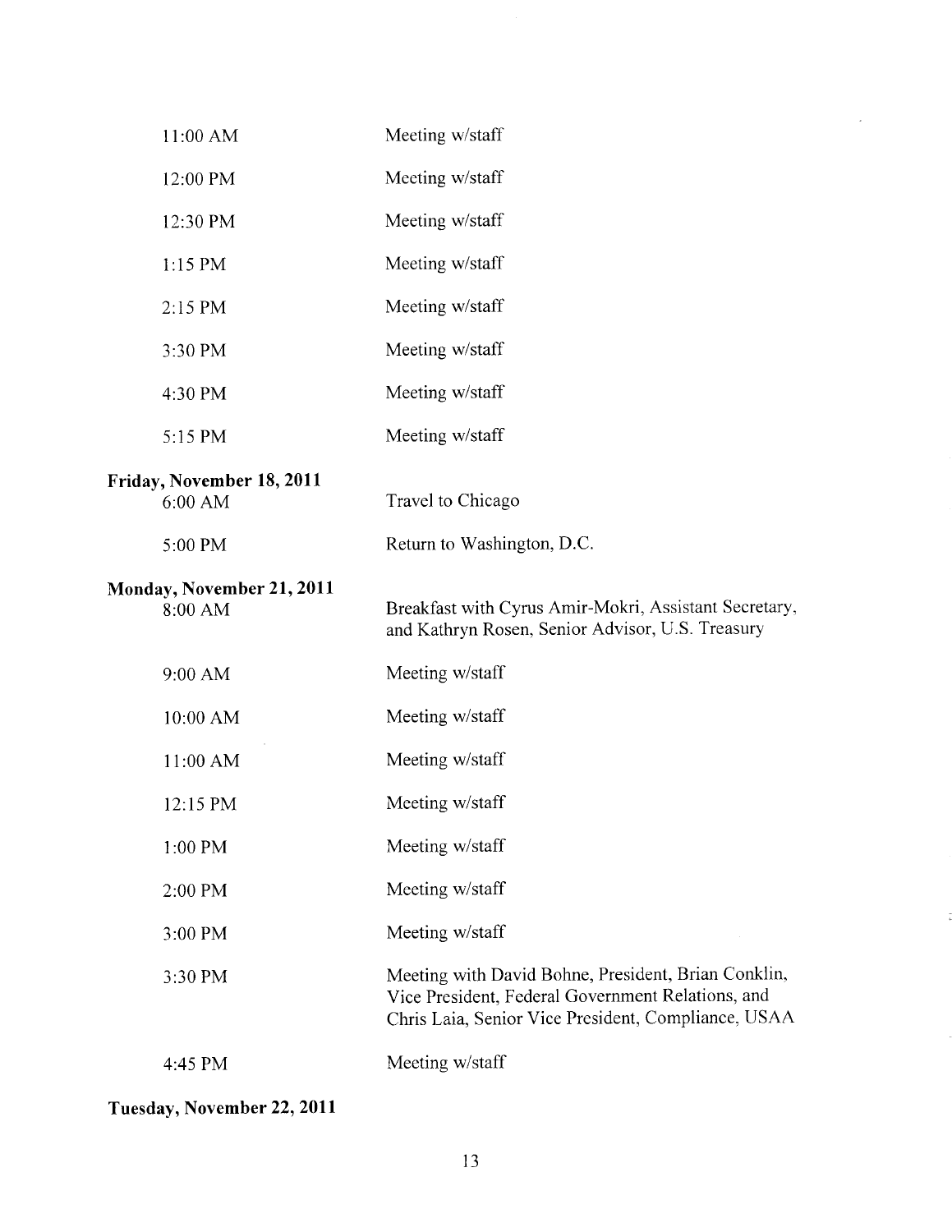| 8:30 AM                                       | Quarterly Bank Profile Press Conference                                                       |
|-----------------------------------------------|-----------------------------------------------------------------------------------------------|
| 11:00 AM                                      | Meeting with Secretary Geithner, U.S. Treasury                                                |
| 12:30 PM                                      | Meeting w/staff                                                                               |
| 1:00 PM                                       | Meeting w/staff                                                                               |
| 2:00 PM                                       | Meeting w/staff                                                                               |
| 3:00 PM                                       | Meeting w/staff                                                                               |
| 5:00 PM                                       | Meeting w/staff                                                                               |
| Wednesday, November 23, 2011<br>Out of Office |                                                                                               |
| Thursday, November 24, 2011<br>Holiday        |                                                                                               |
| Friday, November 25, 2011<br>Out of Office    |                                                                                               |
| <b>Monday, November 28, 2011</b><br>9:00 AM   | Meeting w/staff                                                                               |
| 10:00 AM                                      | Meeting w/staff                                                                               |
| 11:00 AM                                      | Meeting w/staff                                                                               |
| 12:00 PM                                      | Speech at Woodrow Wilson School of Public and<br>International Affairs, Princeton, New Jersey |
| Tuesday, November 29, 2011<br>8:30 AM         | Meeting w/staff                                                                               |
| 9:00 AM                                       | Meeting w/staff                                                                               |
| 9:30 AM                                       | Meeting w/staff                                                                               |
| 10:00 AM                                      | Meeting w/staff                                                                               |
| 11:00 AM                                      | Meeting at the Commodity Futures Trading Commission<br>(CFTC)                                 |
| 12:30 PM                                      | Lunch with Director Curry, Gigi Hyland, Board Member,                                         |

14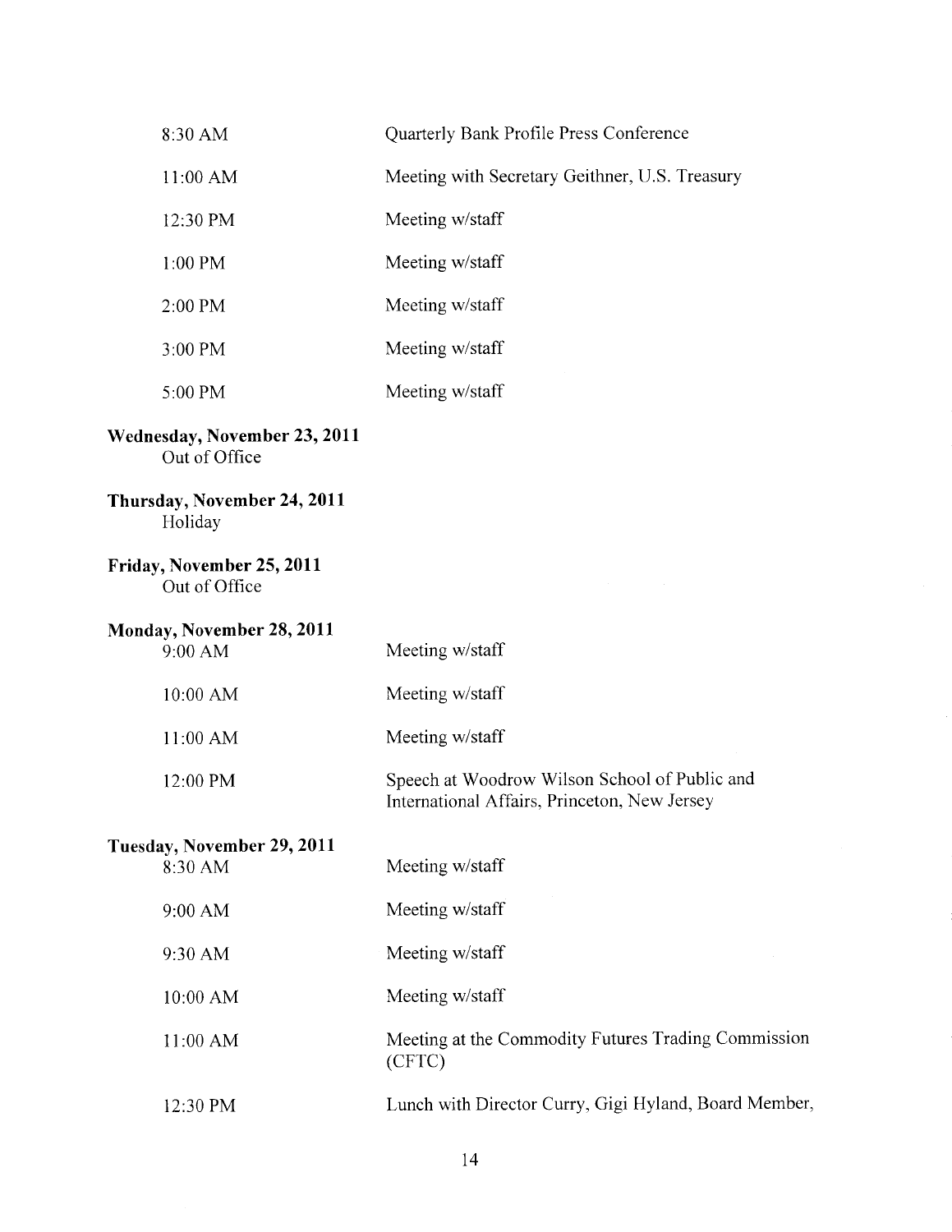and Gary Kohn, Senior Policy Advisor, National Credit Union Association

- 2:00 PM Meeting w/staff
- *2:45* PM Meeting w/staff
- 3:00 PM Meeting w/staff
- 4:00 PM Meeting w/staff
- *5:15* PM Meeting w/staff
- 6:00 PM Meeting w/staff

### **Wednesday, November 30, 2011**

| 9:00 AM  | Meeting w/staff                                                                |
|----------|--------------------------------------------------------------------------------|
| 9:30 AM  | Meeting w/staff                                                                |
| 10:00 AM | Meeting w/staff                                                                |
| 11:00 AM | Meeting w/staff                                                                |
| 12:00 PM | Lunch with Director Curry                                                      |
| 1:30 PM  | Meeting w/staff                                                                |
| 3:00 PM  | Meeting w/staff                                                                |
| 3:15 PM  | Meeting w/staff                                                                |
| 4:30 PM  | Meeting w/staff                                                                |
| 5:30 PM  | Meeting w/staff                                                                |
| 6:00 PM  | Welcome Reception for FDIC Advisory Committee<br>Meeting on Economic Inclusion |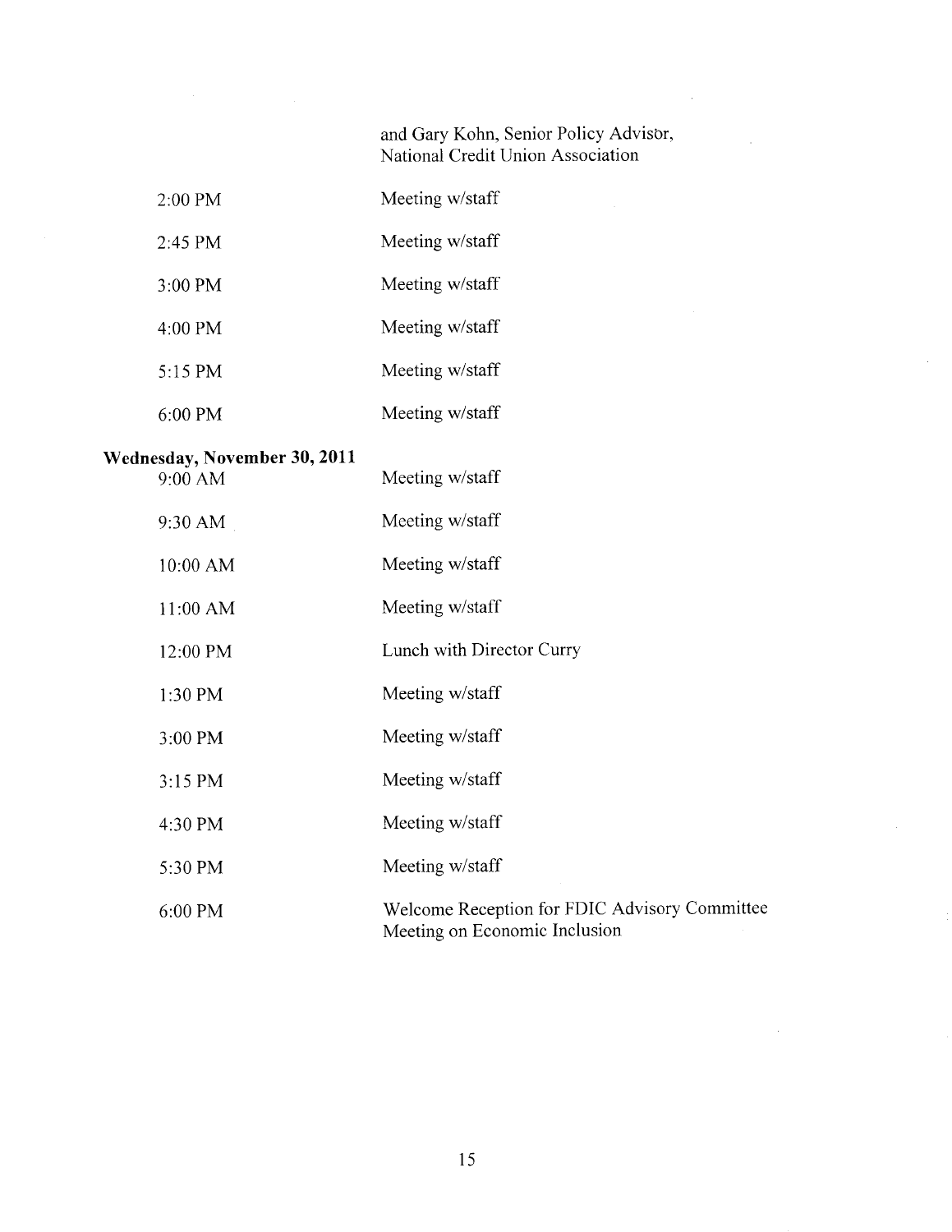## **Acting Chairman Gruenberg's Schedule December 2011**

| Thursday, December 1, 2011<br>8:00 AM       | Meeting with Bob Steele, Deputy Mayor for<br>Economic Development, New York City                                                                                                   |
|---------------------------------------------|------------------------------------------------------------------------------------------------------------------------------------------------------------------------------------|
| 8:45 AM-3:45 PM                             | FDIC Advisory Committee Meeting on Economic<br>Inclusion, FDIC Board Room                                                                                                          |
| 9:30 AM                                     | Meeting w/staff                                                                                                                                                                    |
| 4:00 PM                                     | Remarks at Office of Financial Research (OFR)<br>Conference, Hyatt Regency, Capitol Hill                                                                                           |
| 5:30 PM                                     | Meeting with Richard Davis, CEO, US Bancorp                                                                                                                                        |
| Friday, December 2, 2011<br>7:00 AM-9:47 AM | Amtrak to New York City                                                                                                                                                            |
| 11:00 AM                                    | Remarks at JP Morgan Bank Chief<br>Executive Officers Conference and participated in<br>JP Morgan Bank Regulatory Panel                                                            |
| 1:00 PM-3:47 PM                             | Amtrak back to Washington, D.C.                                                                                                                                                    |
| Monday, December 5, 2011<br>11:00 AM        | Meeting w/staff                                                                                                                                                                    |
| 1:00 PM                                     | Financial Stability Oversight Council (FSOC) Meeting,<br>U.S. Treasury                                                                                                             |
| 4:15 PM                                     | Meeting w/staff                                                                                                                                                                    |
| 5:30 PM                                     | Meeting w/staff                                                                                                                                                                    |
| Tuesday, December 6, 2011<br>8:30 AM        | Meeting w/staff                                                                                                                                                                    |
| 9:30 AM                                     | Testimony before the U.S. Senate Committee on Bankin<br>Housing, and Urban Affairs on Implementation of the<br>Dodd-Frank Wall Street Reform and Consumer Protectio<br>Act of 2010 |
| 2:15 PM                                     | Meeting w/staff                                                                                                                                                                    |
|                                             |                                                                                                                                                                                    |

 $\mathbf{r}$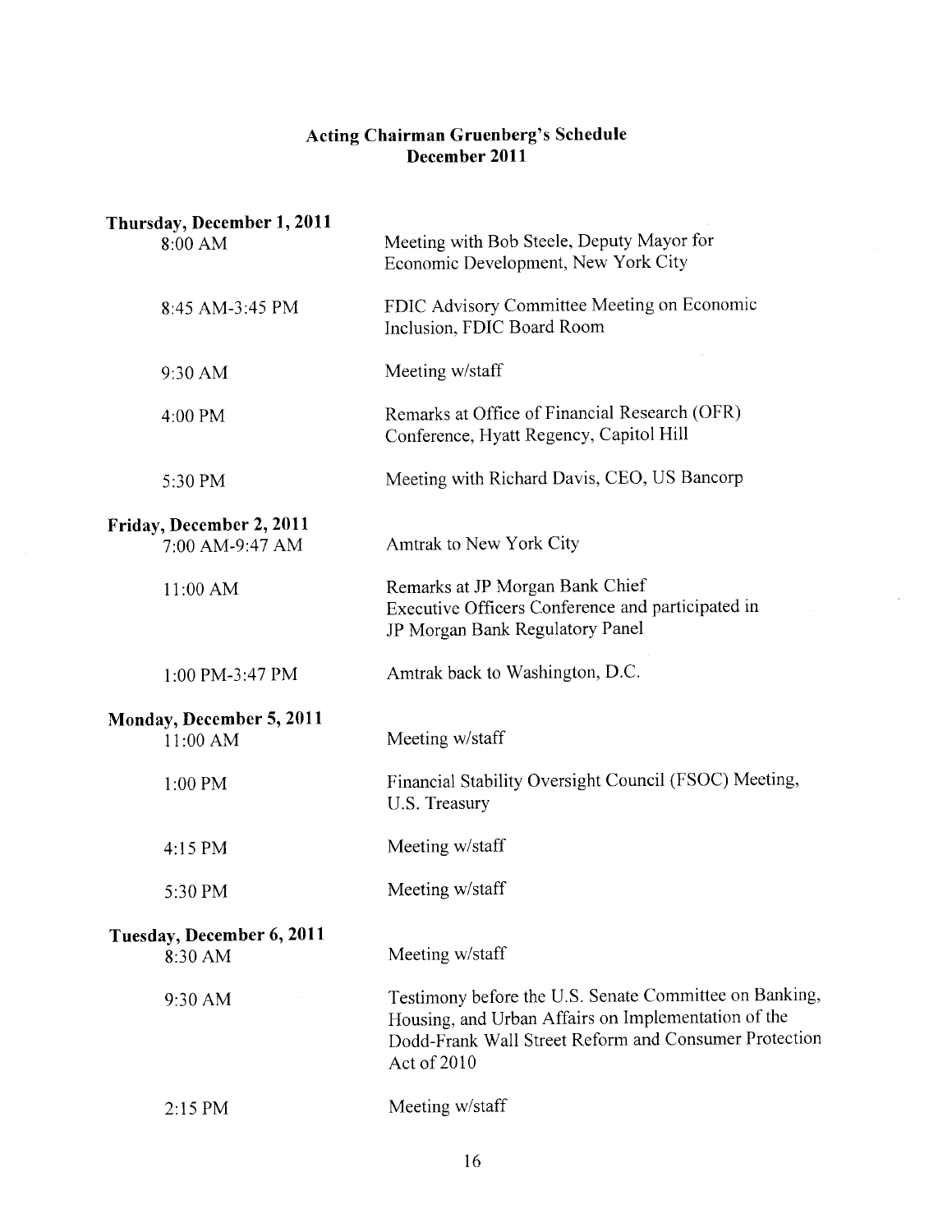| 3:00 PM                                        | Meeting w/staff                                                                                        |
|------------------------------------------------|--------------------------------------------------------------------------------------------------------|
| 4:00 PM                                        | Meeting w/staff                                                                                        |
| 4:30 PM                                        | Meeting w/staff                                                                                        |
| 6:00 PM                                        | Retirement dinner for Neil Milner, President and CEO,<br>Conference of State Bank Supervisors          |
| <b>Wednesday, December 7, 2011</b><br>10:00 AM | Board of Directors Meeting                                                                             |
| 12:30 PM                                       | Meeting w/staff                                                                                        |
| $1:00$ PM                                      | Meeting w/staff                                                                                        |
| 2:00 PM                                        | Meeting w/staff                                                                                        |
| 4:00 PM                                        | Meeting with William Rodgers, Chief Executive<br>Officer, President and Director, SunTrust Banks, Inc. |
| 5:00 PM                                        | Meeting w/staff                                                                                        |
| 5:45 PM                                        | Meeting w/staff                                                                                        |
| Thursday, December 8, 2011<br>11:00 AM         | Meeting w/staff                                                                                        |
| 12:00 PM                                       | Meeting w/staff                                                                                        |
| 1:00 PM                                        | Meeting with Alan Krueger, White House Economic<br>Advisor                                             |
| 2:30 PM                                        | Meeting with Earl Gohl and Ray Daffner, Appalachian<br>Regional Committee                              |
| 3:00 PM                                        | Meeting w/staff                                                                                        |
| 3:30 PM                                        | Meeting w/staff                                                                                        |
| 4:30 PM                                        | Meeting w/staff                                                                                        |
| Friday, December 9, 2011<br>10:00 AM           | Federal Financial Institutions Examination Council<br>(FFIEC) Council Meeting, National Credit Union   |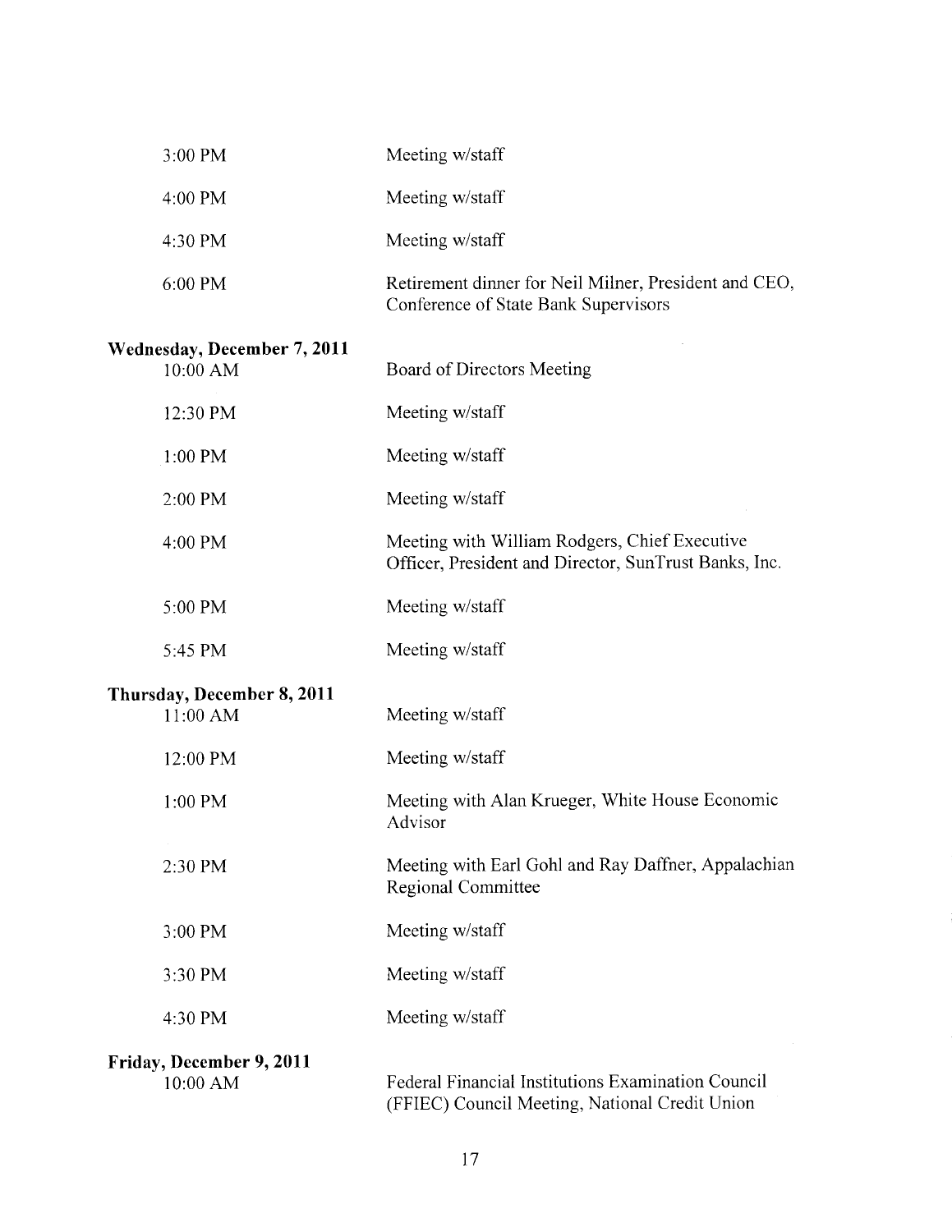|  | Administration |
|--|----------------|
|  |                |

| 2:00 PM                                 | Meeting with Richard Hunt, President, Consumer Bankers<br>Association (CBA)                                                                  |
|-----------------------------------------|----------------------------------------------------------------------------------------------------------------------------------------------|
| 3:00 PM                                 | Meeting w/staff                                                                                                                              |
| 4:00 PM                                 | Meeting w/staff                                                                                                                              |
| 5:00 PM                                 | Meeting with John Bryant, Founder, Chairman and CEO,<br>Jena Roscoe, Vice President, Government Affairs and<br>Public Policy, Operation Hope |
| Monday, December 12, 2011<br>11:00 AM   | Meeting w/staff                                                                                                                              |
| 12:00 PM                                | FDIC Holiday Celebration, VASQ                                                                                                               |
| 2:30 PM                                 | Meeting w/staff                                                                                                                              |
| 3:30 PM                                 | Meeting with Thomas Curry, Director, FDIC                                                                                                    |
| 4:30 PM                                 | Meeting w/staff                                                                                                                              |
| 5:00 PM                                 | Meeting w/staff                                                                                                                              |
| 5:30 PM                                 | Meeting w/staff                                                                                                                              |
| Tuesday, December 13, 2011<br>$9:00$ AM | Meeting w/staff                                                                                                                              |
| 10:30 AM                                | Meeting w/staff                                                                                                                              |
| 11:00 AM                                | Meeting w/staff                                                                                                                              |
| 11:30 AM                                | Meeting w/staff                                                                                                                              |
| 12:00 PM                                | Meeting w/staff                                                                                                                              |
| 1:00 PM                                 | Chairman's Quarterly Call-In with FDIC Employees                                                                                             |
| 4:00 PM                                 | Meeting w/staff                                                                                                                              |
| 5:00 PM                                 | Meeting w/staff                                                                                                                              |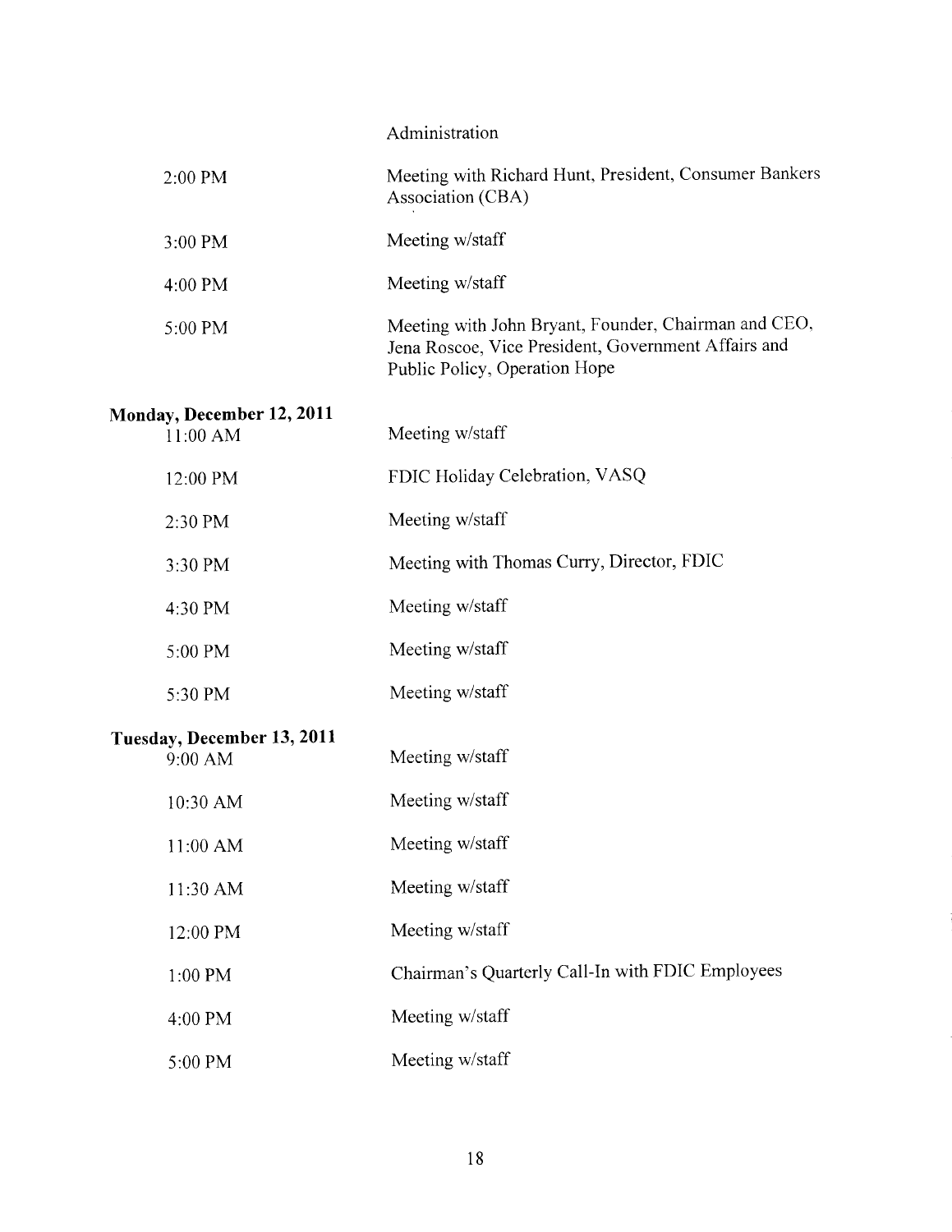| Wednesday, December 14, 2011<br>7:00 AM | Amtrak to New York City                                                                                                       |
|-----------------------------------------|-------------------------------------------------------------------------------------------------------------------------------|
| 10:30 AM                                | Attend Roundtable Discussion with Investors,<br>New York City                                                                 |
| 3:00 PM-5:47 PM                         | Amtrak back to Washington, D.C.                                                                                               |
| Thursday, December 15, 2011<br>8:15 AM  | Meeting with Nadia Calvino, Deputy Director General<br>for Mergers, Armouro Rubin and Peter Kerstens,<br><b>EU</b> Commission |
| 9:00 AM                                 | Meeting w/staff                                                                                                               |
| 9:30 AM                                 | Meeting w/staff                                                                                                               |
| 10:45 AM                                | Meeting with Mongolian Members of Parliament<br>Delegation                                                                    |
| 11:00 AM                                | Meeting w/staff                                                                                                               |
| 12:30 AM                                | Meeting w/staff                                                                                                               |
| 2:00 PM                                 | Meeting with National Association of Home Builders<br>(NAHB)                                                                  |
| 3:00 PM                                 | Meeting w/staff                                                                                                               |
| Friday, December 16, 2011<br>8:30 AM    | Breakfast with Timothy McTaggart, Pepper Hamilton, LLP                                                                        |
| 9:30 AM                                 | Meeting w/staff                                                                                                               |
| 10:30 AM                                | Meeting w/staff                                                                                                               |
| 11:00 AM                                | Meeting w/staff                                                                                                               |
| 12:30 PM                                | Lunch with Princeton Students                                                                                                 |
| 2:30 PM                                 | Meeting w/staff                                                                                                               |
| 3:30 PM                                 | Meeting w/staff                                                                                                               |
| 4:30 PM                                 | Meeting w/staff                                                                                                               |

 $\hat{\mathcal{A}}$ 

 $\hat{\boldsymbol{\epsilon}}$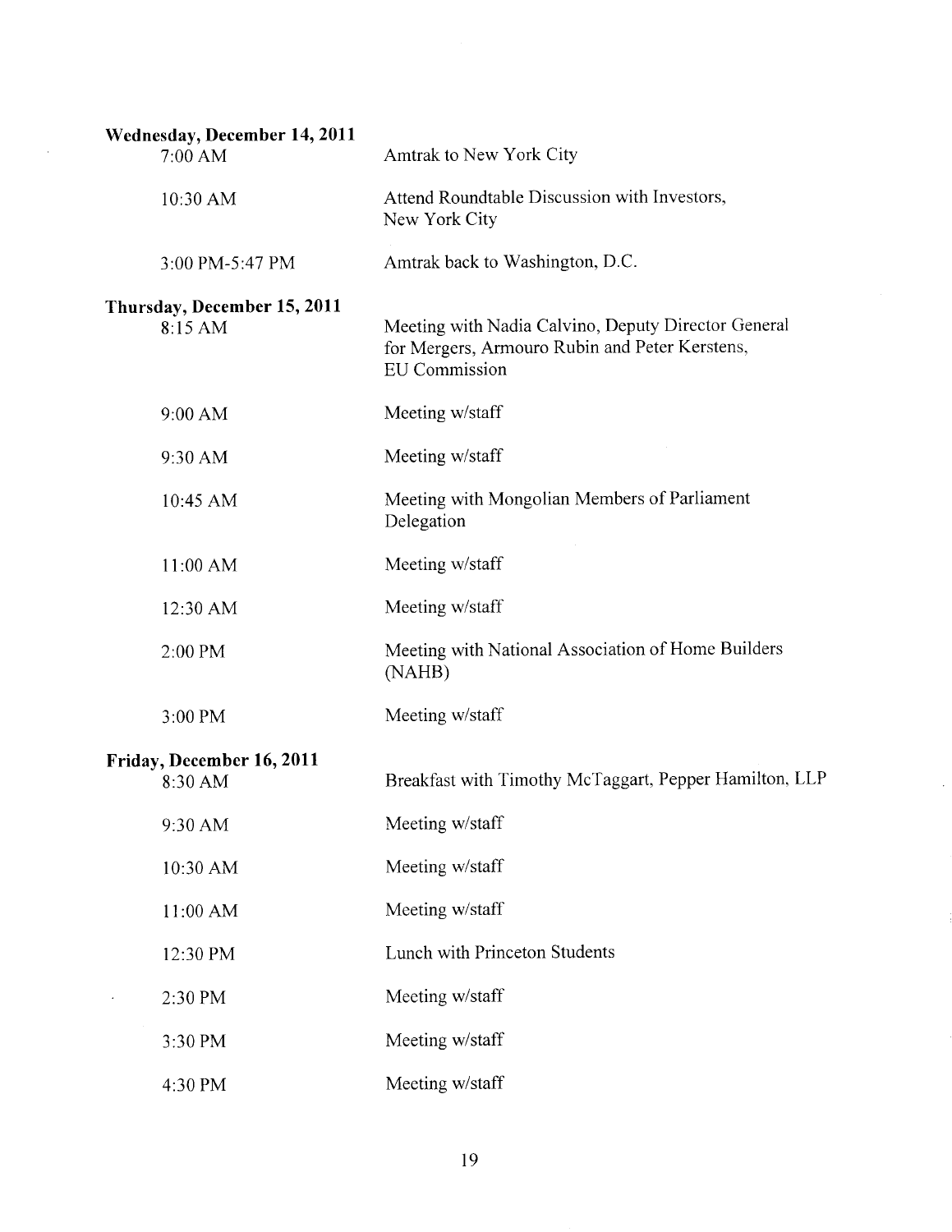| 5:30 PM                               | Meeting w/staff                                                                                                                                                                                                        |
|---------------------------------------|------------------------------------------------------------------------------------------------------------------------------------------------------------------------------------------------------------------------|
| Monday, December 19, 2011<br>8:30 AM  | Video teleconference with New York Federal Reserve<br><b>Bank</b>                                                                                                                                                      |
| 10:30 AM                              | Meeting at the Federal Reserve Board with John Walsh,<br>Acting Comptroller of the Currency, Daniel Tarullo,<br>Governor, Federal Reserve Board and Bill Dudley,<br>President, Federal Reserve Bank of New York        |
| $1:00$ PM                             | Meeting w/staff                                                                                                                                                                                                        |
| 1:30 PM                               | Meeting w/staff                                                                                                                                                                                                        |
| 2:30 PM                               | Meeting w/staff                                                                                                                                                                                                        |
| 3:00 PM                               | Meeting w/staff                                                                                                                                                                                                        |
| 4:00 PM                               | Meeting w/staff                                                                                                                                                                                                        |
| 4:30 PM                               | Meeting w/staff                                                                                                                                                                                                        |
| 5:00 PM                               | Meeting w/staff                                                                                                                                                                                                        |
| 5:30 PM                               | Meeting w/staff                                                                                                                                                                                                        |
| Tuesday, December 20, 2011<br>9:00 AM | UK/US Principals Videoconference Meeting with<br>John Walsh, Acting Comptroller of the Currency,<br>Daniel Tarullo, Governor, Federal Reserve Board and<br>Bill Dudley, President, Federal Reserve Bank of<br>New York |
| 11:00 AM                              | Meeting with Secretary Geithner, U.S. Treasury                                                                                                                                                                         |
| 12:30 PM                              | Meeting w/staff                                                                                                                                                                                                        |
| 1:00 PM                               | Lunch with Steve Harris, Public Company Accounting<br>Oversight Board (PCAOB)                                                                                                                                          |
| 2:15 PM                               | Meeting w/staff                                                                                                                                                                                                        |
| 3:00 PM                               | Meeting w/staff                                                                                                                                                                                                        |
| 3:30 PM                               | Meeting w/staff                                                                                                                                                                                                        |

 $\sim 10^{-1}$ 

 $\ddot{\phantom{0}}$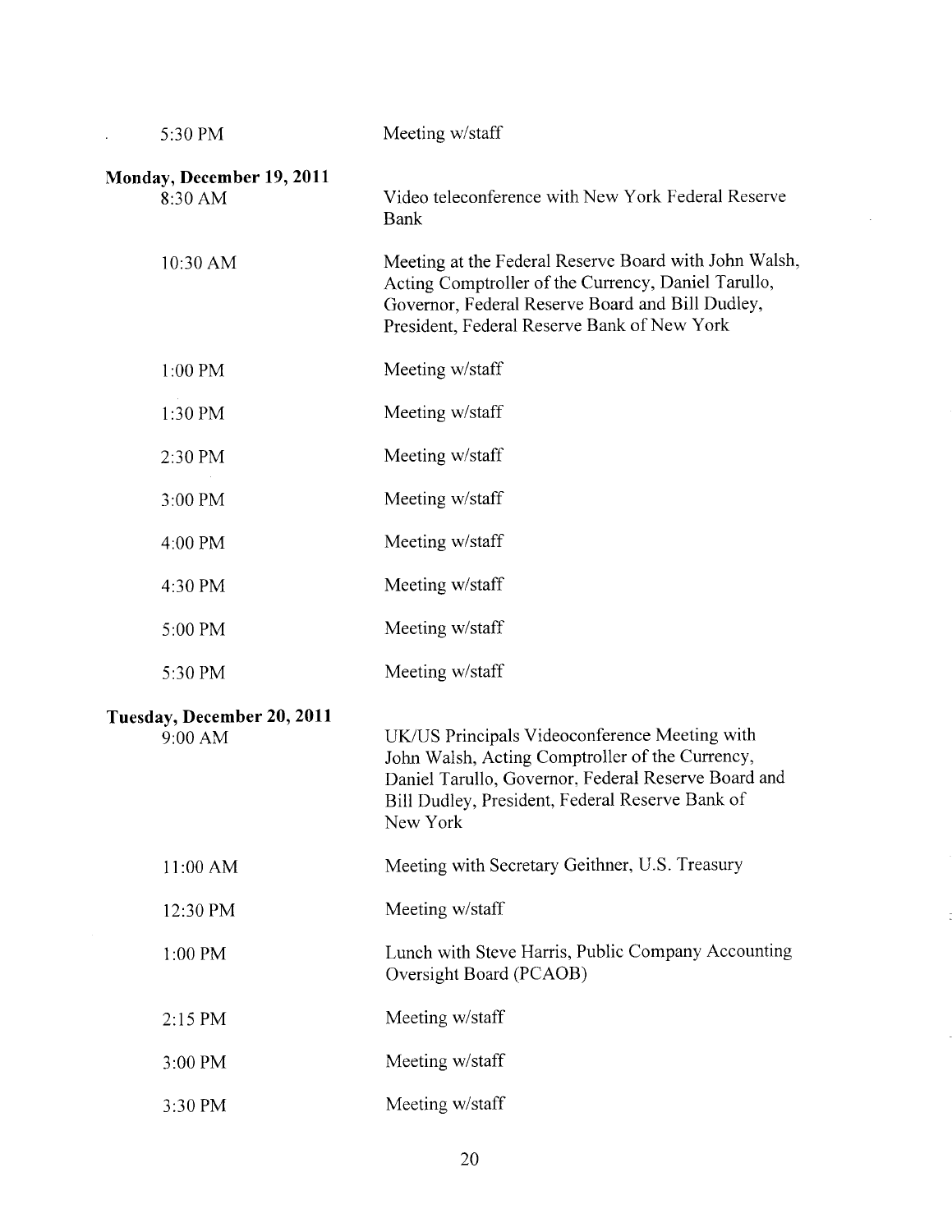| 4:00 PM                                 | Meeting w/staff                                                                                                              |
|-----------------------------------------|------------------------------------------------------------------------------------------------------------------------------|
| 4:30 PM                                 | Meeting w/staff                                                                                                              |
| 5:30 PM                                 | Meeting w/staff                                                                                                              |
| Wednesday, December 21, 2011<br>9:00 AM | Meeting w/staff                                                                                                              |
| 10:00 AM                                | Meeting w/staff                                                                                                              |
| 10:30 AM                                | Meeting w/staff                                                                                                              |
| 11:00 AM                                | Meeting w/staff                                                                                                              |
| 2:30 PM                                 | Meeting with Bob Jain, Nicole Arnaboldi, Roger Maehlis,<br>Michael Williams, Norm Parton and Joseph Seidel,<br>Credit Suisse |
| 3:15 PM                                 | Meeting w/staff                                                                                                              |
| 4:00 PM                                 | Meeting w/staff                                                                                                              |
| 5:00 PM                                 | Meeting w/staff                                                                                                              |
| 5:30 PM                                 | Meeting w/staff                                                                                                              |
| Thursday, December 22<br>9:00 AM        | Meeting w/staff                                                                                                              |
| 9:30 AM                                 | Meeting w/staff                                                                                                              |
| 10:00 AM                                | Meeting w/staff                                                                                                              |
| 11:00 AM                                | Meeting with Thomas Curry, Director, FDIC                                                                                    |
| 11:30 AM                                | Meeting w/staff                                                                                                              |
| 12:00 PM                                | Meeting w/staff                                                                                                              |
| 12:30 PM                                | Meeting w/staff                                                                                                              |
| 2:15 PM                                 | Meeting w/staff                                                                                                              |
| 3:00 PM                                 | Meeting w/staff                                                                                                              |